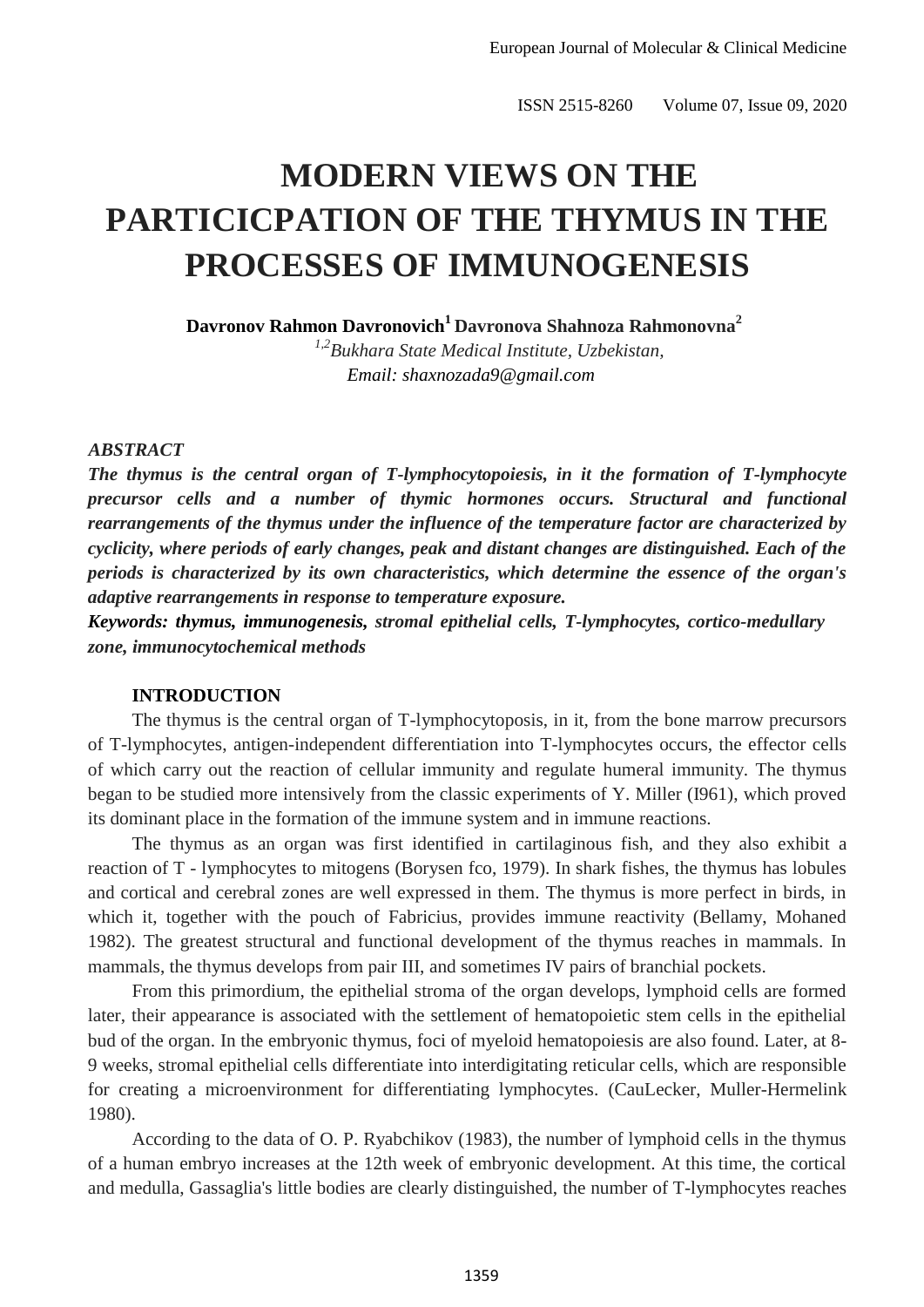1 73% and these indicators change little up to 34 weeks. In the same period, in the nuclei of thymic lymphocytes, the area occupied by heterochromatin is 52% (A. Kalinina, 1985). Therefore, the 12th week of embryogenesis is a critical period for the development of the human thymus.

 By 18 weeks of development of the human embryo, the structural formation of the main components of the thymus is completed, although the increase in cell mass and hyperplasia continues. During this period, it is easy to distinguish between the cortical, cortico-medullary and cerebral zones of the lobules, the differences between the epithelial cells of these zones. Layered Gassal bodies appear in the medulla of the lobules (Golah et al, 1975).

There are different views regarding the histotopography of individual thymic zones. According to Clark (1973), each thymus lobe has 4 zones: external subcapsular, internal cortical, cerebral and perivascular. This point of view is more hypothetical. Other researchers distinguish 3 zones: external cortical, internal cortical (cortico-medular) and cerebral zones. The division of the thymus into 3 indicated zones is more suitable for light-optical and electron microscopic studies. (Hwangetal, 1974; Duijvestijn, Hamit 1981, K.A. Zufarov, K.R. Tukhtaev, 1987).

The thymus capsule and the connective tissue of the interlobular septa contain blood, lymphatic 16 vessels, and nerve fibers. From the connective tissue, blood vessels enter the thymus lobule. In the cortical zone, the capillaries form loops, go to the cortico-medullary zones and collect in the venules. The richest in blood vessels is the cortico-medular zone. Further, the cortico-medular venules, 19 together with the medullary venules, leave the thymus (Raviola Karnovsky, 1972).

The hemocapillaries of the cortical zone of the thymic lobules are surrounded by relatively densely spaced epithelial cells; thus, the latter are involved in the formation of the hemato-thymic 22 barrier, which protects the differentiating thymocytes of this zone from various antigens that go through the bloodstream.

Lymphoid cells in the outer part of the cortical zone are mainly represented by densely located 25 lymphoblasts. Their diameter is about 7-8 μm, they contain a rounded nucleus with nucleoli (Hwang 26 et al, 1974). Cells at various stages of mitotic division are often detected. In the inner part of the cortical zone, lymphocytes are located less frequently compared to the outer part. Lymphocytes of 28 this zone are smaller in diameter, contain a small number of intracellular organelle-free ribosomes, mitochondria, tubules of the granular endoplasmic reticulum.

The cortical zone of the thymus under normal physiological conditions has a smaller number of macrophages. Macrophages are more common in the cortico-medullary zone. Their shape is irregular, which is associated with a large number of protrusions and depressions of the 33 plasmolemma. The cytoplasm of cells is filled with numerous lysosomes and large phagosomes. The 34 decay products of differentiating lymphocytes are often found in phagosomes of macrophages; in 35 individual cells, their cytoplasm is filled with lysosomes at various stages of decay (Duijvestijn and Hoetsmin, 1981).

 Epithelial cells of various structural and functional zones of the thymus are heterogeneous in their morphological features. Cortical epithelial cells are mainly stellate. Their intracellular organelles are represented by numerous free ribosomes, polysomes, evenly distributed, with a moderate number of mitochondria (K.A. Zufarov, K. R. Tukhtaev 1987).

The epithelial cells of the cortical-medullary zone are somewhat different from the cells of the cortical zone. Along with the classic stellate, there are spindle-shaped epithelial cells. These cells 43 contain many tonofibrils, single mitochondria and profiles of the granular endoplasmic reticulum. In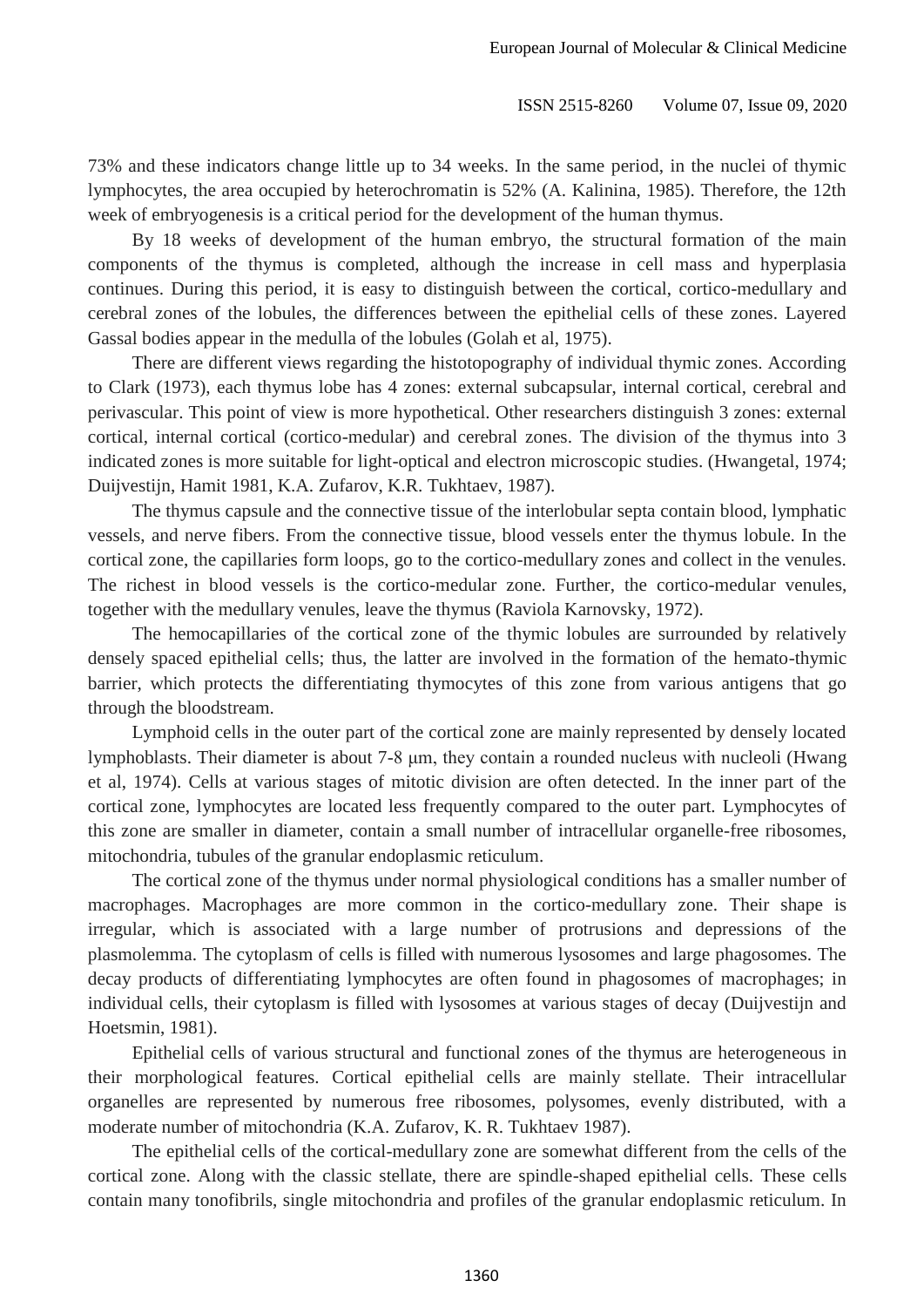1 the cortico-medullary zone, in addition to the types of epithelial cells described above, there are "hypertrophied" epithelial cells (Haelst, Van, 1967). Their characteristic feature is the content of numerous vacuoles in the cytoplasm, which have a cluster-like arrangement.

The size of vacuoles varies widely - from 0.3 to 4-5 microns in diameter, often take the form of 5 intracellular secretory tubules with short microvilli protruding into the lumen (K.A. Zufarov, K.R. Tukhtaev, 1987). In the brain zone, epithelial cells significantly differ in shape and number. The work of Hwang et al. (1974) established that the number of epithelial cells in the brain zone significantly increases with age in rats. Thus, if in the outer cortical zone of the thymus of adult rats, lymphoblasts make up 62 %, lymphocytes-26, epithelial cells-12%, in the cerebral zone the proportion of epithelial cells is 7 times greater (86.3%). Thus, the epithelial-tissue stroma of the 11 thymus is represented by cells of various shapes and submicroscopic organization, differing in its 12 various structural and functional zones. The nature and biological properties of factors produced by 13 thymic stromal cells are discussed in numerous works (Grutenko, 1972; Goldstein, 1978; Trainin et al, 1980; Goldstein and Lau, 1980; Bach 1984).

As early as 1966, extracts of the thymus were obtained, which had a substitution effect in 16 thymectomized animals (Klein et al, 1966). Of the thymic hormones produced by epithelial cells of the thymic stroma, the following deserve the greatest attention:

-thymosin  $\alpha$  l;

- thymopoietin;

-thymic humoral factor;

-timulin (serum thymic factor, STF);

Thymosin  $\alpha$  l is a peptide, consists of 28 amino acid residues and has a molecular weight of 23 3108 (Goldstein et al, 1977). It increases the mitogenic activity of lymphocytes, increases the 24 production of a factor inhibiting the migration of macrophages and the number of cells carrying Tlymphocyte antigens. Immunocytochemical methods have been established that thymosin  $\alpha$  l is localized in the epithelial cells of the outer cortical and cerebral zones (Haynegetal, 1983).

27 Thymopoietin is a polypeptide of 49 amino acids with a molecular weight of 5562. There are 2 forms of its thymopoietin I and II, which differ in the substitution of only 2 amino acids. Thymopoietin is 8 times more active than thymopoietin II. Thymopoietins selectively affect the differentiation of T-lymphocytes (Andhya et al, 1981, Bach, 1984). Thymopoietin is localized analytically to thymosin I in the epithelial cells of the outer cortical and cerebral zones.

32 Thymic humoral factor is also a polypeptide. It contains 31 amino acids, its molecular 33 weight is about 3000. The effect of thymic humarole factor on lymphocyte differentiation is evidenced by its ability to restore the immunocompetence of lymphocytes even in neonatally 35 thymectomized mice and in people with secondary immunodeficiency conditions. the literature lacks data on the cytotopography of the thymic humoral factor.

37 Timulin is a nanoeptide. It is able to bind zinc, and the presence of zinc is necessary for the manifestation of the biological activity of the hormone. Thymulin consists of 9 amino acids. Its molecular weight with bound zinc is 922. Timulin acts exclusively on T-cells, induces the appearance of their specific receptors. The data of V.P. Lozovoy, S.M. Shergin (1981) established 41 that thymulin under physiological conditions promotes the differentiation of T-suppressors. The 42 results of studies using monoclonal antibodies show that thymulin is localized in almost 2-3% of the epithelial cells of the cortical and cerebral zones. Electron microscopic cytochemistry showed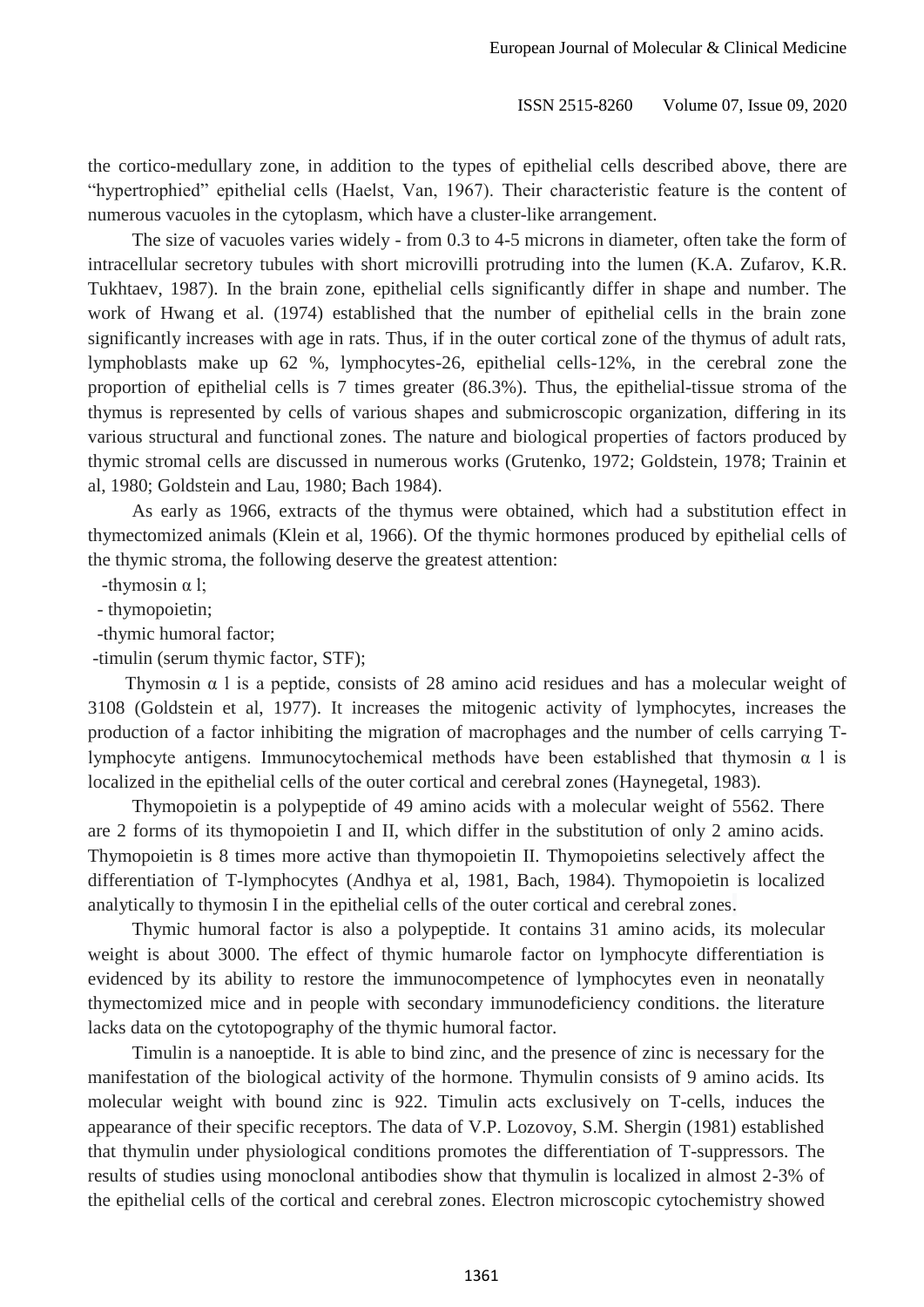that thymulin is more actively detected in vacuolar formations of epithelial cells (Savino et al, 1982). Thus, the role of thymic epithelial cells in the differentiation of lymphocytes is beyond doubt, which has been repeatedly proven by the method of cell culture. However, non-epithelial cells of the thymic microenvironment also play an important role in this process. Among them, paramount importance is attached to the "interdigiting" reticular cells of the thymus Steinman, vitmer, 1978; Duijvestijn et al, 1983).

"Interdigitating" reticular cells (IDCs) are one of the essential components of immune responses. Cells similar in structure are also found in the T-dependent zones of the peripheral 9 organs of the immune system (Steinman and Witmer, 1978). One of their obligatory ultrastructural features is the presence of special Birbeck granules in them. IDCs are especially more common in the cortico-medullary and cerebral thymus zones. Unlike typical macrophages, they exhibit low 12 phagocytic activity. On the surface of IDCs there are Ja-antigens and receptors. Duijvestijn et al. 13 (1983), isolating thymus suspension, distinguish three type IDK, differing in their ultrastructural and immunocytochemical parameters:

- type I cells are characterized by the content of acid phosphatase in small granules, plasmolemma gives a positive reaction to Ja-antigen;

Type II IDCs are large, light cytoplasm with an abundant number of Birbeck granules. Granules with acid phosphatase activity of these cells are mainly localized near the nucleus.

III type cells have activities of acid phosphatase and endogenous peroxidase, contain numerous vacuoles and phagosomes. They lack Ja antigens. Type 3 cells are similar in properties 21 to cortical macrophages. One of the specific markers of IDC is the IOO protein; due to the 22 presence of this protein, they differ sharply from thymic macrophages (Higley, Jsaacson, 1984).

Thanks to recent studies, the genesis of the thymus IDC has been established (Gjrdyal, Jsaacsjn, 1985). It turned out that IDCs are streams of a monocytic line of a bone marrow stem 25 cell and belong to the system of phagocytic mononuclear cells. In addition to epithelial cells, macrophages and IDCs, the cells of the thymic microenvironment include mast cells, 27 granulocytes, and plasma cells. Under normal physiological conditions, these cells are localized in 28 the connective tissue of the organ capsule, in the interlobular septa and perivascular spaces of the cortical zone. Thus, the thymus, having in its composition lymphoid elements and cells of the thymic microenvironment, creates conditions for the differentiation of T-lymphocytes, which provide the functions of cellular immunity and regulation of humeral immunity.

As our studies have shown, the morphofunctional parameters of the thymus gland of intact and control rats do not differ from each other. Morphometry of sections of the thymus gland 34 revealed that 71% is the area of the cortical, 26% is the medullary zone, and 3% falls on the share of the connective stromal tissue.

When counting cells per unit area of the cortical zone of control animals, small and medium lymphocytes are predominant, which is  $248.5 \pm 3.7$  rel. The number of lymphoblasts in the cortical zone - 72.1  $\pm$  1.8, REC - 13.7  $\pm$  1.7 relative units; SMF cells make up a small specific gravity -  $0.9 \pm 0.05$  relative units. (all elements combined). In the medullary zone of the thymus, firstly, the density of cells per unit area is approximately 2 times less than in the cortical zone  $(174.1 \pm 2.3 \text{ versus } 335.6 \pm 4.9 \text{ relative units})$ . The amount of REC in the medullary zone is slightly higher than the indicators of the cortical zone. When calculating the cytogram of the cortical zone, attention is drawn to the intermediate position of this zone in comparison with the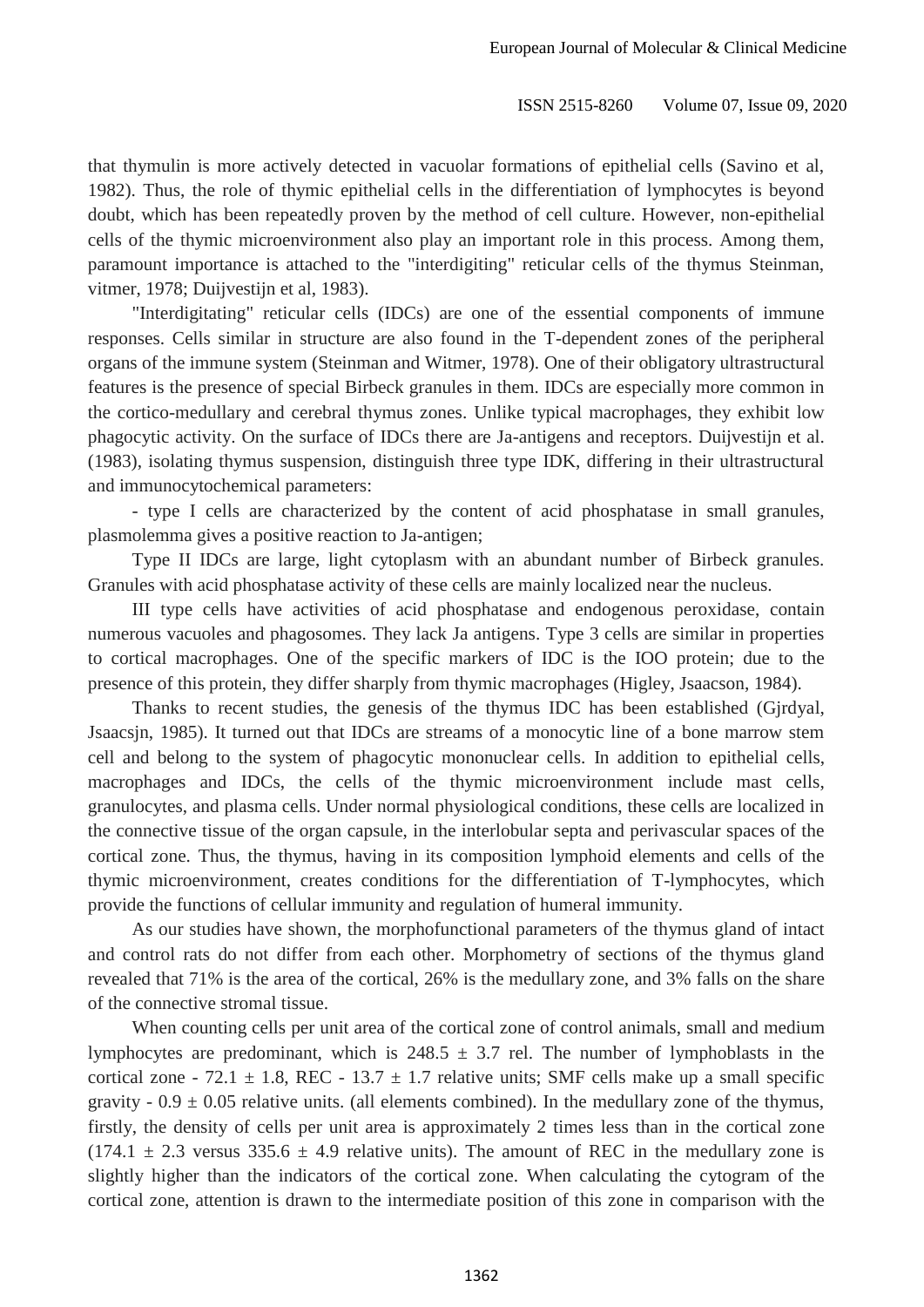indicated zones of the thymus. Thus, the thymus gland of white laboratory rats has the same structural and functional zones as other mammals, however, the density and content of cells in 3 them has certain specific features. Studies of the thymus in the dynamics of the temperature factor have determined the following periods of structural and functional rearrangements:

5 - period of early changes - up to 3 days of experiments;

6 - the period of pronounced structural and functional rearrangements of the organ;

- days of research;

period of distant changes - 14-21 days of experiments.

In the period of early changes, certain shifts in the quantitative and qualitative indicators of various structural zones of the thymus gland are revealed. As shown by morphometric studies, the number of small and medium lymphocytes in the thymus lobule decreases over time, reaching  $1237.9 \pm 8.2$  by day 3 versus  $704.3 \pm 10.5$  in the control. A decrease in the number of small and medium lymphocytes is accompanied by an increase in the number of lymphoblasts. By day 3, the number of lymphoblasts reaches 220,  $2 \pm 6.5$  (in control,  $127.1 \pm 4.9$ ). There is also a significant increase in the number of REC and SMF cells.

16 Morphometry of the areas of various zones of the thymus revealed that in the period of early 17 changes, the area of the cortical zone gradually decreases. By day 3, this figure reaches 55% against 71% in the control. On the contrary, the area occupied by the medullary zone increases (by  $3 \text{ days} - 37 \frac{96}{9} \text{ compared to } 26 \frac{96}{9} \text{ in the control}.$ 

As shown by light-optical studies, the blood vessels of the thymus lobules, and especially 21 the interlobular septa, are sharply expanded, and blood stasis is noted in them. All this leads to an 22 increase in the area occupied by the connective tissue structures of the thymus. One of the 23 characteristic features of early changes is a decrease in the number of small and medium lymphocytes in the cortical zone of the thymus. The number of small and medium lymphocytes on the 3rd day of the experiments decreases to  $109.8 \pm 3.5$  relative to  $248.5 \pm 3.7$  rel. Unit under 26 control. The number of lymphoblasts on days 1-3 increases gradually, reaches a maximum on day 3, amounting to  $82.3 \pm 0.9$  compared to  $72.1 \pm 1.8$  in the control. The number of REC on the 3rd day reaches  $18.3 \pm 0.2$  (in the control  $13.7 \pm 1.7$  rel. Units). The number of SMF cells in the early period also actively increases.

30 Certain quantitative changes in cells are also detected in the corticomedular zone of the 31 thymus. This consists in a decrease in the number of small and medium lymphocytes, an increase in the number of lymphoblasts, RECs and SMF cells. In the medullary zone, during the period of early changes, no pronounced quantitative cell shifts are detected.

Ultrastructural studies of the thymus in the period of early changes revealed certain changes in the submicroscopic organization of cells in different zones of the thymus. In the cortical area, 36 the RECs are in contact with many medium and small lymphocytes. Moreover, among RECs, monocyte-like and dendritic cells are often detected. In the corticomedullary zone of the thymus, 38 the hemocapillaries are dilated, in the lumen there are many lymphocytes of various types. The migration of lymphocytes through the hemocapillary wall is often different.

The perivascular spaces are also enlarged, in them lymphocytes with myogenic small and large processes are determined, indicating their migration. In the medullary zone, the RECs are submicroscopically similar to IDKs. Their numerous processes penetrate between the lymphocytes of the medullary zone and are in contact with each other.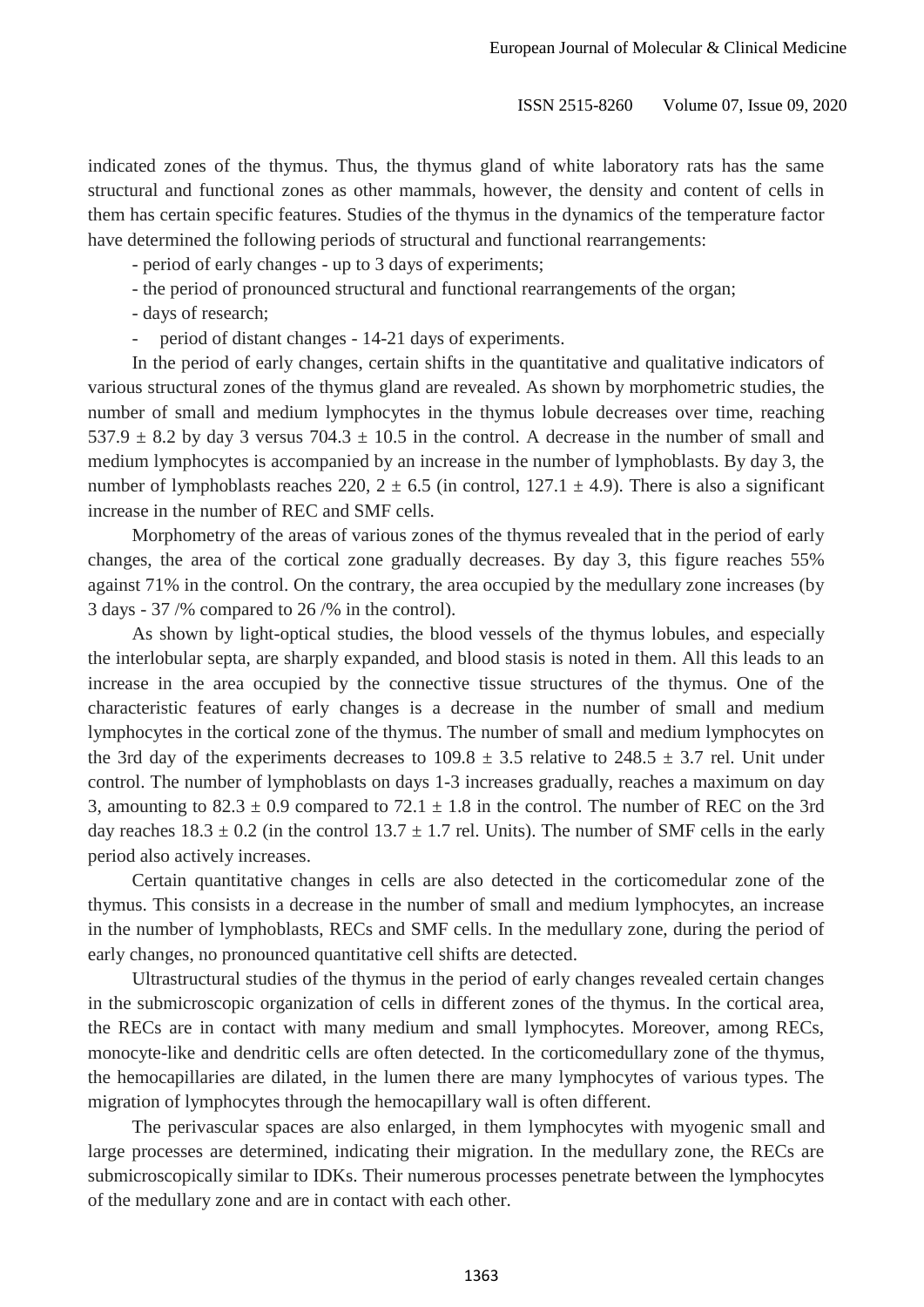Radioautographic studies of various structural and functional zones of the thymus gland on 2 the incorporation of H3-thymidine also showed changes in the number of labeled cells in the early stages of the experiments. The number of labeled cells of the cortical and corticomedullary zones gradually decreases in comparison with the control parameters and on the 3rd day is  $18.5 \pm 0.4\%$ and 8.8  $\pm$  0.1% / (in the control 14.4  $\pm$  0.5% and 5.4) The cells of the medullary zone in the number of labeled cells do not show any significant differences in comparison with the control 7 data. The most pronounced qualitative and quantitative changes in various structural and functional zones of the thymus gland are observed on the 5-7th day of the experiments. Therefore, 9 the indicated periods were called by us the period of pronounced structural and functional rearrangements of the thymus.

11 On the 5-7th day of experiments in the cortical zone, the number of proliferating cells significantly increases (on the 7th day - 29.6  $\pm$  0.5 %). At the same time, as shown by ultrastructural studies, the functional activity of macrophages and REC of the cortical zone of the thymus increases.

Macrophages contain numerous primary lysosomes and heterophogosomes are in contact with numerous thymocytes at various stages of differentiation. Monocyte-like cells are also rare among cortical macrophages. RECs have numerous invaginations of the nuclear envelope; their cytoplasm contains numerous vesicles with a finely dispersed matrix. They often come into contact with macrophages and thymocytes of the cortical zone.

#### 21 **CONCLUSION**

We found that in the layers of interlobular connective tissue in the perivascular spaces of the 23 cortical and cortical-medullary zones during these periods of the study, neutrophilic and eosinophilic granulocytes, mast and plasma cells are more common. As studies of the number of 25 cells in the cortical and corticomedullary zones of the thymus have shown, on days 5-7 of the 26 experiments, the number of small and medium lymphocytes is still low, REC and SMF cells are at a high level.

In the medullary zone of the thymus, the density of thymocytes in comparison with the indicated study periods decreases. It is dominated by reticulo-epithelial cells that contract with single thymocytes. Moreover, RECs are hypertrophied, their wide cytoplasm contains vesicles with a fibrillar continent, many mitochondria, lysosomes, and profiles of the endoplasmic reticulum.

33 On the 14th - 21st day of the study, the immunomorphological rearrangements of the thymus gland are still preserved. On the 21st day of experiments, the absolute weight of the thymus remains significantly high,  $171.7 \pm 5.5$  mg versus  $127.8 \pm 8.67$  mg in the control. Electron microscopic studies of the thymus on days 14-21 of the experiments revealed certain subcellular 37 changes in thymocytes and stromal cells. In the cortical and corticomedullary gons, the density of thymocytes is low, around the stromal cells, in the perivascular spaces and in the interlobular 39 connective tissue, edematous changes persist. Reticuloepithelial cells often contract with 40 lymphocytes and fibroblast-like cells. Although the area of the medullary zone on days 14-21 of the experiments is higher than the control, the density of lymphocytes in them is low. We have also proved this by studying the submicroscopic organization of these zones. Electron microscopic medullary zones have mainly reticulo-epithelial cells in contact with single lymphocytes.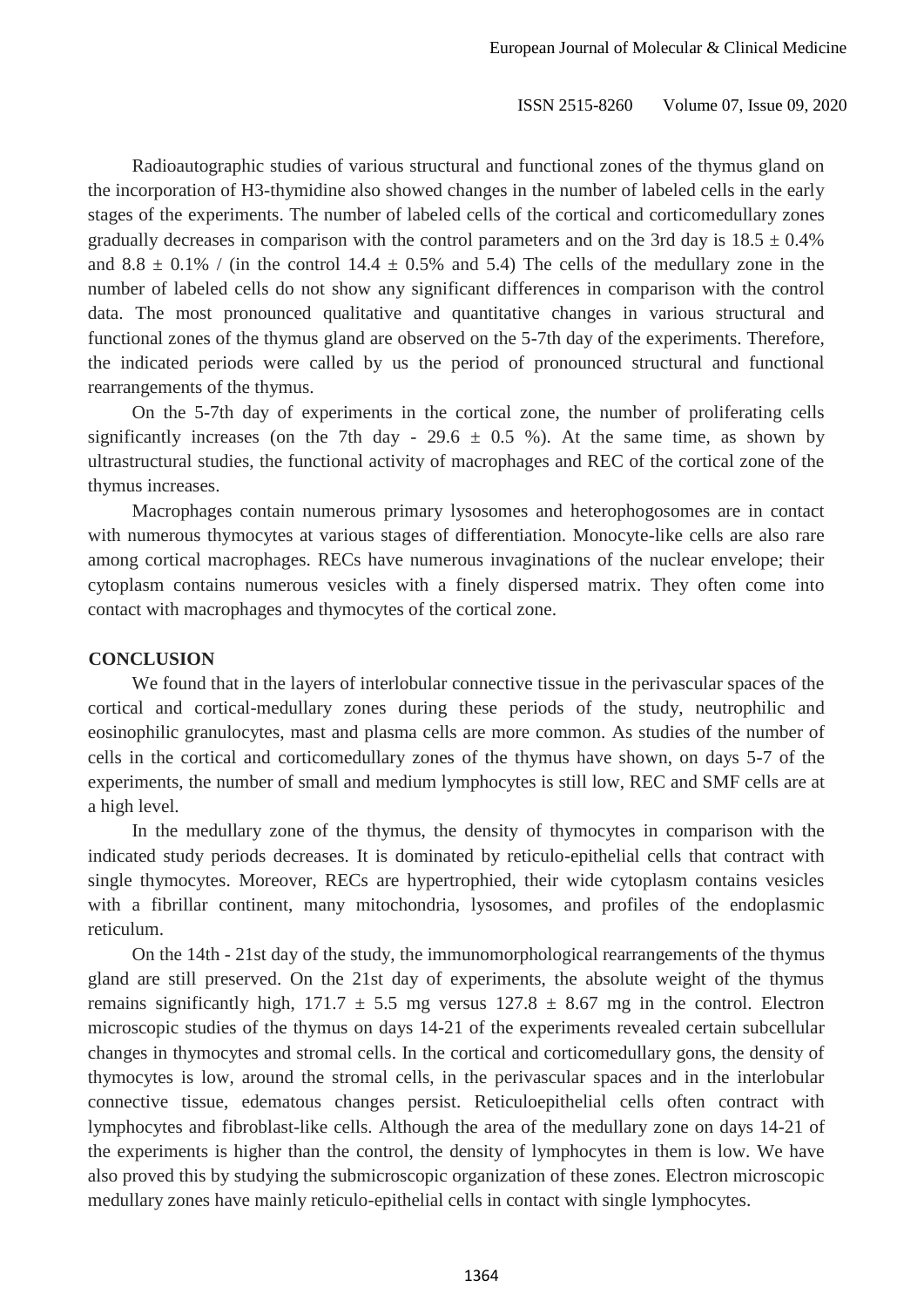Light microscopy of thymus sections during these periods shows edema, hyperemia of blood 2 vessels in the layers of the connective tissue of the thymus. All of the above gives reason to believe that on days 14-21 of the experiments, the intensity of the processes of immunogenesis of 4 the thymus will still persist, although there are tendencies for the stabilization of structural and functional rearrangements of the organ.

### 7 **REFERENCES**

8 1. Abdullahodzhaeva M.S. Abdullakhodzhaeva, M.S., Pyrrolizidine alkaloids and their effect 9 on immunocompetent tissue // Morphology of internal organs in regional pathology: collection of 10 articles. scientific. work. Tashkent, 1988. - S. 3-5.

2. Abdurakhmanov M.A. Thymus Changes in Chronic Heliotrin Hepatitis M.A. 12 Abdurakhmanov, K.R. Tukhtaev // Morphology-1999. T. 116, No. 6.- S. 63-65.

13 3. Avtandilov G.G. Medical morphometry / G.G. Avtandilov // Moscow: Medicine, 1990.-384 p.

> 15 4. Aripov U.A. Essays on modern immunology / U. A. Aripov, R. M. Khaitov, V. G. 16 Galaktionov // Tashkent: Medicine, 1981.225 p.

17 5. Vorobiev A.A. Principles of classification and strategies for the use of immunomodulators in medicine / A.A. Vorobiev // Journal of microbiology, epidemiol. and immunobiol. 2002. - No.  $4. - S. 93-98.$ 

6. Zharikova, N.A. Peripheral organs of the immune system / N.A. Zharikova // Minsk: Belarus, 1979.206 p.

22 7. Zabrodsky, P.F. Changes in the indices of nonspecific resistance of the organism, humoral and cellular immune responses after acute poisoning with acetonitrile / P.F. Zabrodsky, V.F. 24 Kirichuk // Bul. expert. biol. and honey. 1998. - T.125, No. 5. - S.548-550.

25 8. Zufarov, K.A. Organs of the immune system / K.A. Zufarov, K.R. Tukhtaev // Ed. FAN, 1987.- 184 p.

279. Zufarov, K.A. Zufarov K.A., Tukhtaev K.R., Davronov R.A. Ultrastructural changes in white pulp cells of the spleen in experimental salmonella infection  $\beta$  Arch. anat. 1986. - T. 91, No. 12. - S. 69-71.

30 10. Petrov, R.V. Cell cooperation during the development of the immune response / RV 31 Petrov, A.A. Mikhailov // Immunogenesis and cell differentiation. M .: Medicine, 1978.S. 176-206.

32 11. Petrova, T.B. Influence of tetracycline hydrochloride on the development of structures of the thymus gland in rats / T.B. Petrova // Farmak. and toxicol. 1984. T. 47, No. 3. - S. 66-70.

34 12. Petrova, T.B. Features of the structure of the thymus gland in the antenatal and early 35 postnatal periods of ontogenesis under the influence of tetracycline / T.B. Petrova // Arch. anat. 1984. 36 - T. 86, No. 2. - S. 85-92.

37 13. Petrova, T.B. The structure of the rat thymus gland in the antenatal and early postnatal 38 periods of development after exposure to tetracycline during the period of fetogenesis / T.B. Petrova // Arch. anat. 1984. -No.11.- P.61-66.

14. Savina, N. P. The defeat of the thymus and the population of T-lymphocytes in the early and late periods after local irradiation of the lymphoid and endocrine organs / N.P. Savina, A.A. Yarilin // Immunology. 1994. - No. - S. 39-43.